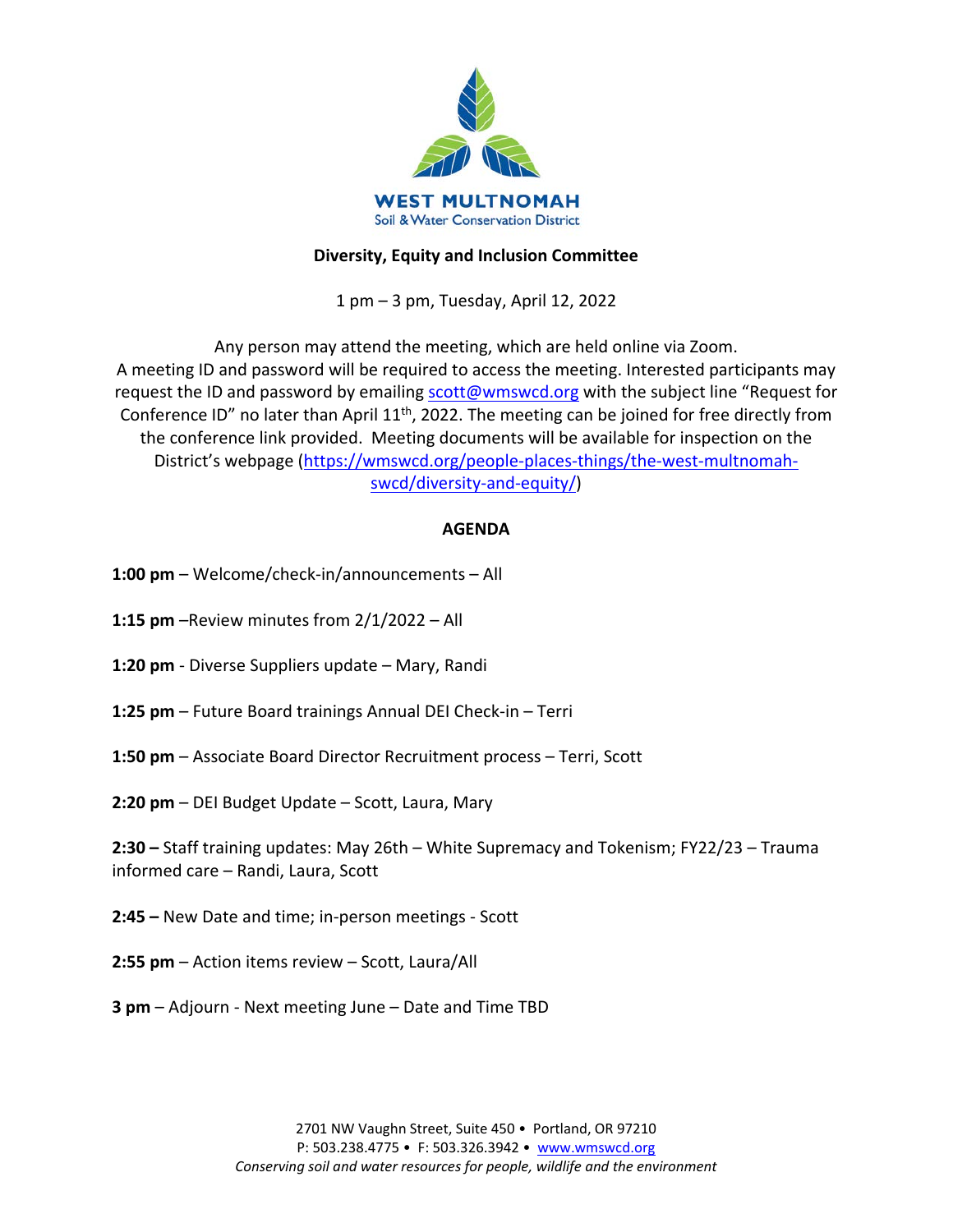## **DRAFT - WMSWCD Diversity, Equity and Inclusion (DEI) Committee Meeting Summary – DRAFT February 1, 2022 1:00pm to 3:00 pm, WMSWCD Zoom meeting**

**Attending:** Scott Gall & Laura Taylor (Co-Chairs); Mary Logalbo, Randi Razalenti

**Welcome/Check-In/Announcements –** Randi shared that Renee Magyar pulled the analytics that Terri Preeg Riggsby wanted to see for the District's DEI page, and offered that it could be shared via email to the group.

Scott shared that he attended a Changing Hands workshop helping farm owners and land managers connect, and there was a great introductory that was very welcoming of people of different backgrounds. Scott will share the welcome statement with the group via email.

Mary shared in the Zoom chat: I've helped the Portland Harbor Community Advisory Group (PHCAG) plan its next meeting centered on "The Place of Plants in the Restoration of the Lower Willamette." I will be on a speakers panel alongside Greg Archuleta Cultural Policy Analyst with the Confederated Tribes of the Grand Ronde and Dom Maze of the City of Portland on February 9th at 6:30 pm. The PHCAG (Portland Harbor Community Advisory Group) provides on-going education and community support regarding the clean-up of the lower Willamette River – typically they have 65 people attending who represent industry, restoration companies, the community and government agencies.

Mary also shared that Mary reached out to Confluence Project regarding the Sturgeon Lake restoration project. Confluence Project will help us connect with Indigenous communities to find a way to share stories of the land that this area sits on through art and/or information such as a kiosk.

**Action item:** Randi forward the email to the DEI Committee that contains the District DEI webpage analytic data.

**Approval of December 14, 2021 Meeting Summary** – Randi noted that the agenda had the wrong date for the minutes, and that the minutes to approve are from December 14, 2021. The minutes were approved as written.

### **DEI Committee Work Plan check-in for 2021-22, and planning for 2022-23:**

The group went through the annual work plan for the DEI Committee, checking in on the status of where things were at for the current fiscal year, as well as noting what items would be continuing into the following fiscal year. Below are some of the details discussed.

- Item #15 was redundant to other items above it  $(H3 \& H8)$ ; these may be combined but still keep track of the strategic directions from the Long Range Business Plan (LRBP).
- Item #4 Mary believes we are still finding ways to implement sharing stories of race, place and equity in ways other than just with the *Whose Land is Our Land?* document and that there are more opportunities outside of this specific publication to share these stories. It is unclear at this time if the original author Indi Namkoong, would have time to be engaged again on finalizing this draft work.
- Item #5 The group agreed that the plan for this should be deferred by one year. There are too many changes taking place in the District coming up and not enough bandwidth for staff to take this on.
- Item #7 The group agreed to defer forming the Advisory Committee (AC) this current fiscal year due to staff bandwidth. So far there is a team put together to put the AC together. The earliest time period this group will have to meet will be in May. Funds that were allocated for this will not all be used this fiscal year, and can be allocated for a 2<sup>nd</sup> trainer the staff and board's upcoming equity training on white supremacy culture and tokenism.

**Action Item:** Available DEI Committee members form a working group for creating Associate Board Director recruitment materials, and invite Michele Levis. Meet in months that the DEI Committee doesn't meet.

Laura and Scott will pull DEI items from staff's individual workplans and will put in another tab in the DEI Committee work plans for the DEI Committee to reference as needed.

**Affinity Groups planning –** In looking over the annual workplan in preparation for this meeting, Laura and Scott noted that, to their knowledge, this item hadn't been tackled yet, and in response Laura sent out an inquiry to staff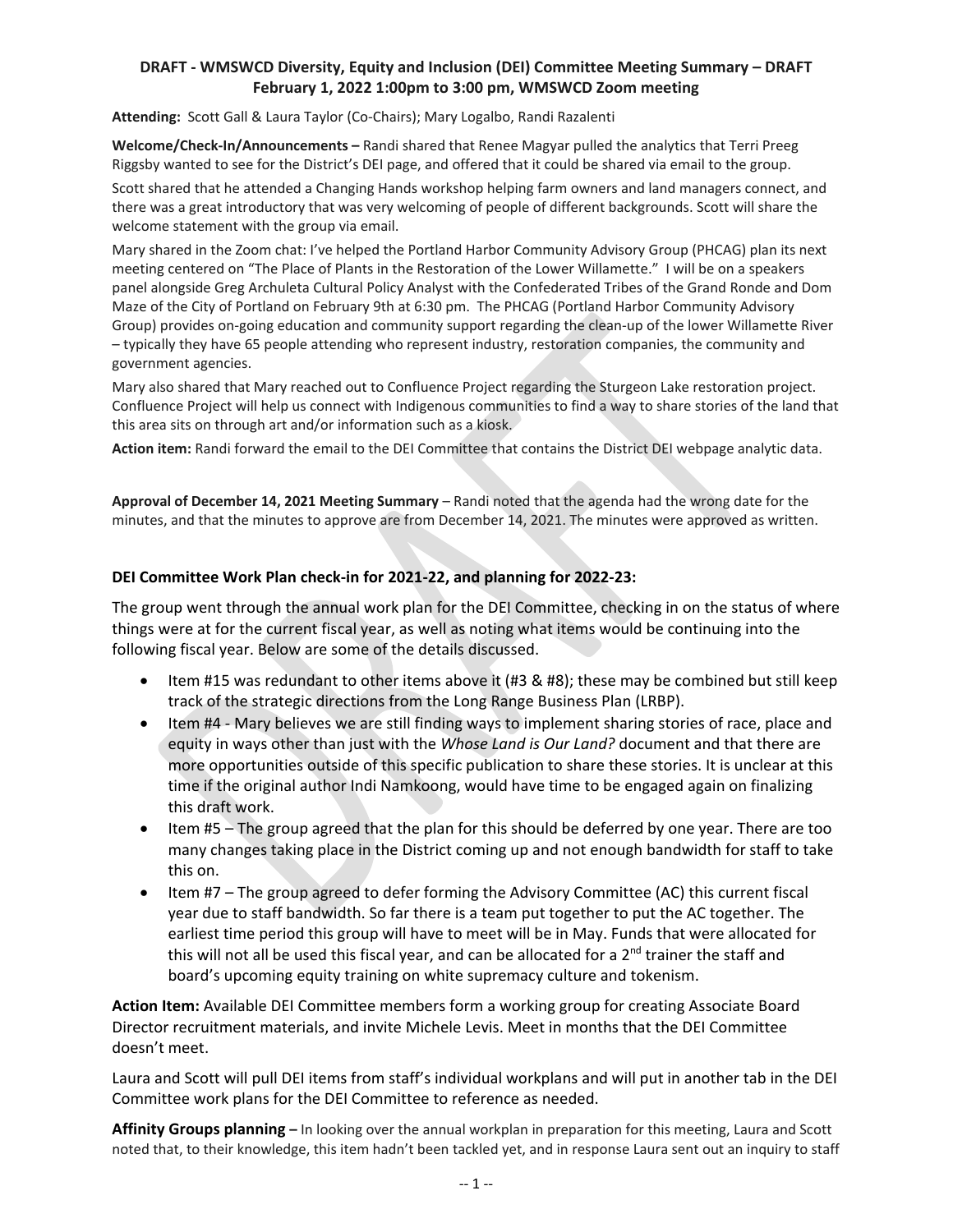asking if they had interest in forming any affinity groups. Staff were to reply to Laura only, so that Laura could follow up with the DEI Committee.

There was some interest from staff for being involved in LBGTQ+ affinity group, potentially meeting with some other local groups to get other perspectives from other organizations. Laura can reach out to local partner soil and water conservation districts (SWCDs) to see if they have an affinity group in existence that could be joined as a starting place. There was also another idea of making a work/life balance affinity group.

Laura also had feedback of concern that a small group of people in an affinity group would make large change without having a bigger discussion with a larger group.

Randi brought up talking to partners that already have affinity groups to find out the pitfalls, process, etc., including if the group wants to change something in the organization, what steps do they take. Mary talked to East Multnomah SWCD about this, and they were interested in possibly teaming up with our District, and they worked with a consultant on forming affinity groups.

**Action item:** Mary to email East Multnomah SWCD to find out if we have staff that identify as BIPOC if they are welcome join affinity group (assuming that this group may exist, we believe it does) & cc Laura on the email.

**Staff & Board trainings update:** Randi noted that the DEI Committee needs to put training funds aside for next fiscal year, and shared some concerns that raise the need for trauma informed care training. Other Committee members also saw the need for this training. Mary noted Capacity Building Partnerships doesn't do this type of training. Randi suggested having a more open conversation about this with all staff during the DEI section of an all staff meeting to get thoughts on this. Laura suggested that using a poll on Teams is another method for getting input.

**Action item:** Randi to look up and get Scott the dollar amount for equity related trainings funded from the DEI Committee training funds this fiscal year to include in next year's budget. Randi will work on getting the white supremacy culture and tokenism training set up with Capacity Building Partnerships.

DEI Committee to follow up on discussing ideas for next fiscal year trainings with staff.

#### **Action Items Review**

See above

**Next Meeting:** April 12, 1:00pm-3:00pm

Notes taken by Randi Razalenti